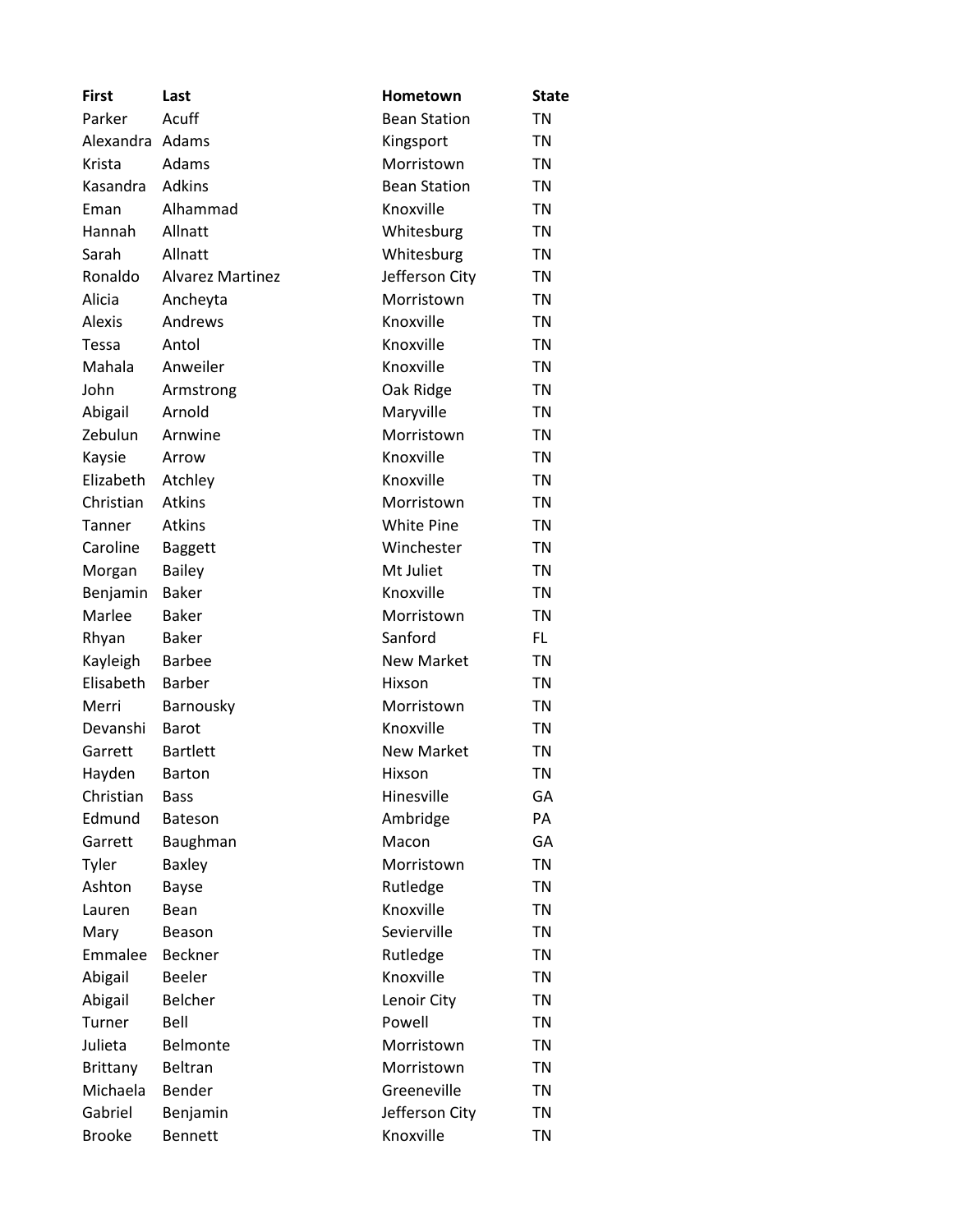| Rachel            | <b>Bennett</b>         | Robbins                  | <b>TN</b> |
|-------------------|------------------------|--------------------------|-----------|
| Anya              | <b>Best</b>            | Maryville                | TN        |
| Hayden            | Bewley                 | Morristown               | TN        |
| Alexandria Binder |                        | <b>Morris</b>            | IL        |
| Alexandra Biro    |                        | Ooltewah                 | <b>TN</b> |
| Olivia            | <b>Blakely</b>         | Morristown               | TN        |
| Benjamin          | <b>Blakley</b>         | Huntsville               | TN        |
| Graelyn           | Blankenship            | Oak Ridge                | TN        |
| Lauren            | <b>Boles</b>           | Knoxville                | TN        |
| Jessica           | <b>Borchert</b>        | Jefferson City           | <b>TN</b> |
| Elisabeth         | Bordelon               | Sevierville              | TN        |
| Jackson           | <b>Bostick</b>         | Lenoir City              | TN        |
| Vanessa           | Bouyea                 | Morristown               | TN        |
| Jordan            | <b>Bouyoucas</b>       | Parrottsville            | TN        |
| Lexiss            | Bowen                  | Dandridge                | <b>TN</b> |
| Angel             | <b>Bowers</b>          | Jefferson City           | <b>TN</b> |
| Zach              | Boze                   | Gallatin                 | TN        |
| Tyler             | <b>Braden</b>          | <b>Blaine</b>            | TN        |
| Matthew           | <b>Bradley</b>         | Talbott                  | <b>TN</b> |
| Tierney           | <b>Bradley</b>         | Cherokee                 | <b>NC</b> |
| Angela            | <b>Brady-Collins</b>   | Knoxville                | TN        |
|                   | Alexandria Branstetter | Deer Lodge               | TN        |
| Emily             | <b>Brantley</b>        | <b>White House</b>       | <b>TN</b> |
| Olivia            | Bray                   | Morristown               | <b>TN</b> |
| Nick              | <b>Brenegan</b>        | <b>Taylors</b>           | SC        |
| Gabrielle         | <b>Brewer</b>          | Jonesborough             | <b>TN</b> |
| Connor            | <b>Briscoe</b>         | Rutledge                 | TN        |
| Allyson           | <b>Britton</b>         | Jefferson City           | <b>TN</b> |
| Kendra            | <b>Brooks</b>          | Goodlettsville           | <b>TN</b> |
| Paul              | <b>Brooks</b>          | Knoxville                | TN        |
| Tyler             | <b>Brooks</b>          | Maryville                | <b>TN</b> |
| <b>Alexis</b>     | <b>Brown</b>           | Chattanooga              | TN        |
| Charles           | <b>Brown</b>           | Sevierville              | TN        |
| Chelsea           | <b>Brown</b>           | Loudon                   | <b>TN</b> |
| Joshua            | <b>Brown</b>           | Hendersonville           | TN        |
| Katherine         | <b>Brown</b>           | Chattanooga              | <b>TN</b> |
| Anna              | <b>Broyles</b>         | <b>Strawberry Plains</b> | TN        |
| Noah              | <b>Broyles</b>         | <b>Strawberry Plains</b> | TN        |
| Ayanti            | <b>Bryant</b>          | Jonesboro                | GA        |
| Molly             | <b>Bukiewicz</b>       | <b>Beavercreek</b>       | OН        |
| Jessica           | <b>Burgess</b>         | Dandridge                | <b>TN</b> |
| Madison           | <b>Burnette</b>        | Mount Juliet             | TN        |
| Darby             | <b>Burson</b>          | <b>Srawberry Plains</b>  | TN        |
| Cammie            | Cain                   | Knoxville                | <b>TN</b> |
| Lily              | Calhoun                | Warrensville             | <b>NC</b> |
| Sydney            | Calloway               | Jefferson City           | <b>TN</b> |
| Sieanna           | Cameron                | Friendsville             | <b>TN</b> |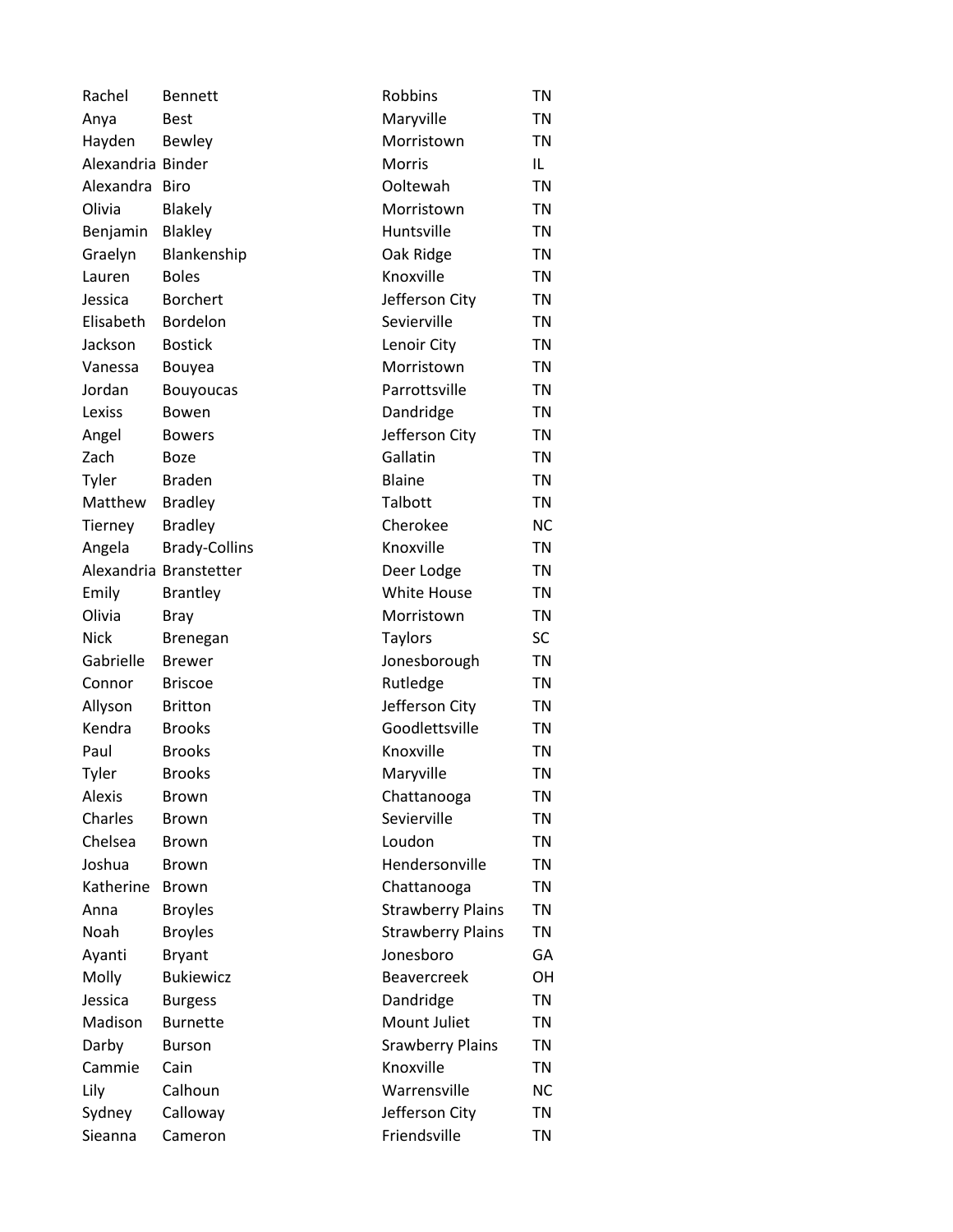| Victoria       | Campos        | Morristown          | TN        |
|----------------|---------------|---------------------|-----------|
| Elly           | Carlson       | Colorado Springs    | CO        |
| Jenna          | Carpenter     | Sequatchie          | <b>TN</b> |
| Cody           | Carr          | Talbott             | <b>TN</b> |
| Hannah         | Carr          | Sevierville         | <b>TN</b> |
| Hayli          | Carr          | Sevierville         | TN        |
| Stephanie      | Carr          | Dandridge           | <b>TN</b> |
| William        | Carr          | Seymour             | <b>TN</b> |
| DeeDee         | Carrier       | Jefferson City      | TN        |
| Jonas          | Carrigan      | Rockford            | <b>TN</b> |
| Amanda         | Carroll       | Rogersville         | TN        |
| Claudia        | Carroll       | Atlanta             | GA        |
| Rita           | Castanon      | Morristown          | <b>TN</b> |
| Kennedy        | Chambers      | Dandridge           | <b>TN</b> |
| Joseph         | Chandler      | Knoxville           | <b>TN</b> |
| Wynsdae        | Chandler      | Maynardville        | <b>TN</b> |
| <b>Braxton</b> | Chaney        | Dandridge           | <b>TN</b> |
| Claudia        | Chavez        | Morristown          | TN        |
| Miguel         | Chavez        | Talbott             | <b>TN</b> |
| Kelly          | Chilcote      | Hixson              | <b>TN</b> |
| Jordan         | Christmon     | Murfreesboro        | TN        |
| Kathleen       | Christon      | Fayetteville        | <b>NC</b> |
| Madison        | Clabo         | Kodak               | TN        |
| Emily          | Claiborne     | <b>Straw Plains</b> | <b>TN</b> |
| Joey           | Clemmer       | Murfreesboro        | TN        |
| Gracie         | Cliff         | Morristown          | <b>TN</b> |
| Morgan         | Coffey        | Dandridge           | <b>TN</b> |
| Morgan         | Coffey        | Morristown          | TN        |
| Jedidiah       | Cole          | Hixson              | <b>TN</b> |
| Ashley         | Collins       | Kodak               | <b>TN</b> |
| <b>Bryce</b>   | Collins       | Clinton             | <b>TN</b> |
| Kelsie         | Collins       | Russellville        | <b>TN</b> |
| Ashley         | Colson Warren | Sevierville         | TN        |
| Kyle           | Combs         | Rutledge            | TN        |
| Sierra         | Conley        | Fletcher            | <b>NC</b> |
| Reece          | Cooley        | Dayton              | <b>TN</b> |
| Noah           | Cooper        | Jefferson City      | <b>TN</b> |
| Lyndsey        | Cornett       | Harriman            | <b>TN</b> |
| Andrew         | Coulter       | Maryville           | <b>TN</b> |
| Kailee         | Covington     | <b>Straw Plains</b> | <b>TN</b> |
| Abigail        | Cox           | Talbott             | <b>TN</b> |
| Daniel         | Cox           | Hixson              | <b>TN</b> |
| Kendra         | Cox           | Washburn            | TN        |
| Logan          | Cox           | Knoxville           | <b>TN</b> |
| Jacklyn        | Cravens       | Jamestown           | <b>TN</b> |
| Madelynn       | Crawford      | Jefferson City      | <b>TN</b> |
| Taylor         | Cross         | Knoxville           | <b>TN</b> |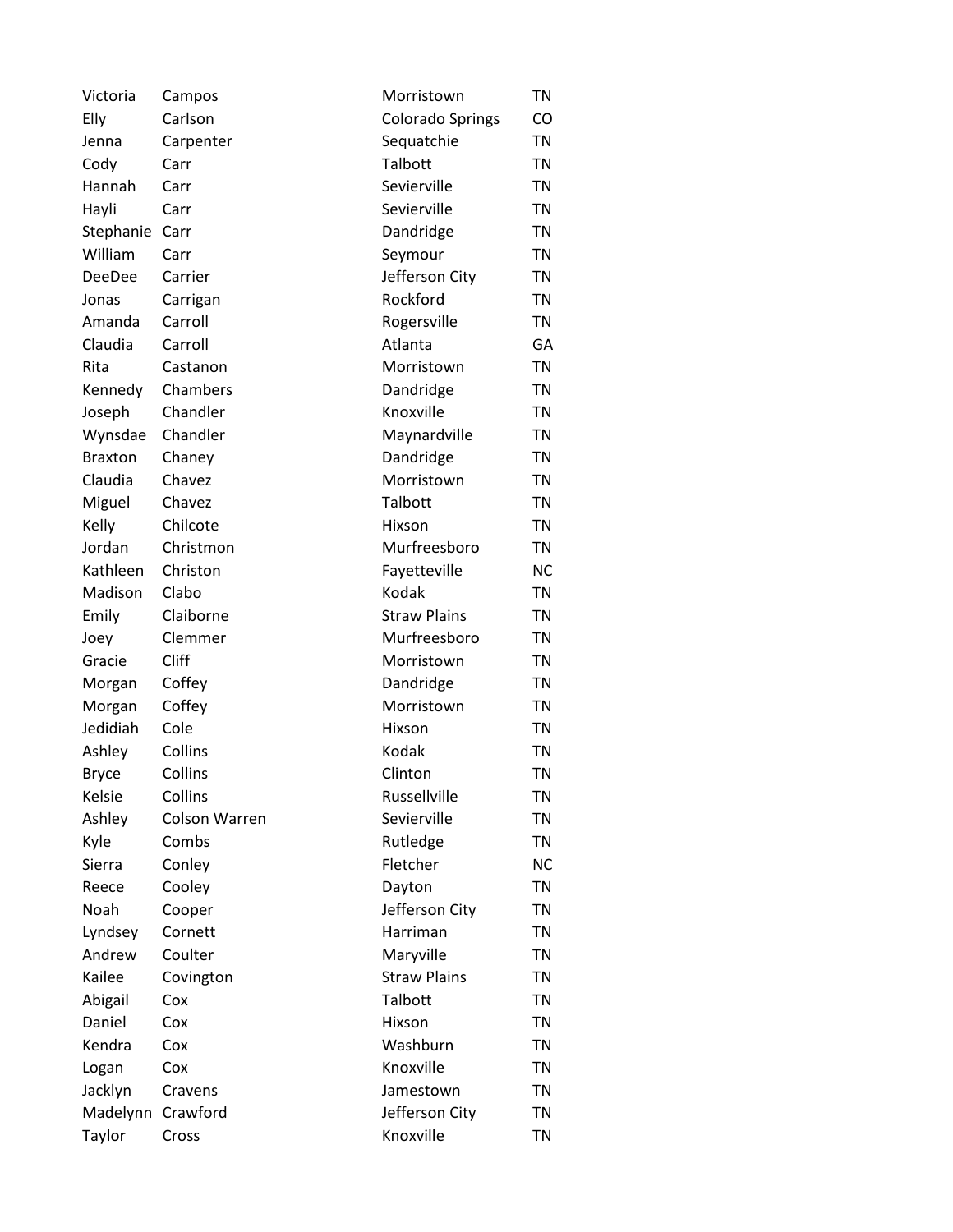| Kylie            | Cutcher        | Knoxville          | TN        |
|------------------|----------------|--------------------|-----------|
| Mason            | Dalton         | Knoxville          | TN        |
| Sarah            | Dalton         | Morristown         | <b>TN</b> |
| <b>Alexis</b>    | Daniels        | Morristown         | TN        |
| EmmaLee          | <b>Daniels</b> | Knoxville          | TN        |
| Macy             | Danielsen      | <b>Bristol</b>     | <b>TN</b> |
| Pilar            | Daugherty      | Las Cruces         | <b>NM</b> |
| Kilian           | Daughtry       | Simpsonville       | <b>SC</b> |
| Abby             | Davenport      | Aragon             | GA        |
| Amos             | Davenport      | Chattanooga        | <b>TN</b> |
| Laurel           | Davis          | Mount Holly        | <b>NC</b> |
| Maranda          | Davis          | Mascot             | TN        |
| Michael          | Davis          | Knoxville          | <b>TN</b> |
| Samantha         | Davis          | Morristown         | TN        |
| Rachel           | Day            | Sevierville        | <b>TN</b> |
| Lillian          | Deal           | Knoxville          | TN        |
| Sarahi           | Dejesus        | Morristown         | TN        |
| Vannessa         | Del Valle      | Knoxville          | TN        |
| Frankie          | Delgado        | Deltona            | FL.       |
| Bethany          | DeLisle        | Parrottsville      | TN        |
| Erin             | Denney         | Maitland           | FL.       |
| Kerstin          | Denney         | Maitland           | FL.       |
| Emma             | Denton         | Knoxville          | TN        |
| Kaitlin          | Denton         | Robbinsville       | <b>NC</b> |
| Olivia           | Denton         | Knoxville          | <b>TN</b> |
| Antonio          | Di Dio         | Jefferson City     | TN        |
| Brittany         | Dixon          | Morristown         | TN        |
| Allison          | Dobias         | Knoxville          | TN        |
| Carly            | Dobyns         | Jefferson City     | <b>TN</b> |
| Madison          | Dockery        | Newport            | TN        |
| Noah             | Dockery        | Knoxville          | <b>TN</b> |
| Dylan            | Dodson         | Huntersville       | <b>NC</b> |
| Helen            | Donahue        | Madison            | AL        |
| Jonathon         | Donoho         | <b>Fall Branch</b> | TN        |
| Cansas           | Dowell         | Tallahassee        | FL.       |
| <b>Brittney</b>  | Drinnon        | Mooresburg         | TN        |
| Alaina           | Dubravetz      | <b>White Pine</b>  | <b>TN</b> |
| Anna             | Duncan         | Knoxville          | TN        |
| Trinity          | Dutro          | Kingsport          | <b>TN</b> |
| Kodee            | Eads           | <b>Bristol</b>     | TN        |
| Lauren           | Eavenson       | <b>Bartlett</b>    | <b>TN</b> |
| Lilly-Emma Ebner |                | Hohentengen A.H.   |           |
| Erin             | Edwards        | Midlothian         | VA        |
| Phillip          | Eldridge       | Morristown         | TN        |
| Ashley           | Elmore         | Jefferson City     | TN        |
| Christian        | Erwin          | York               | SC        |
| Chandler         | Everhart       | White Pine         | TN        |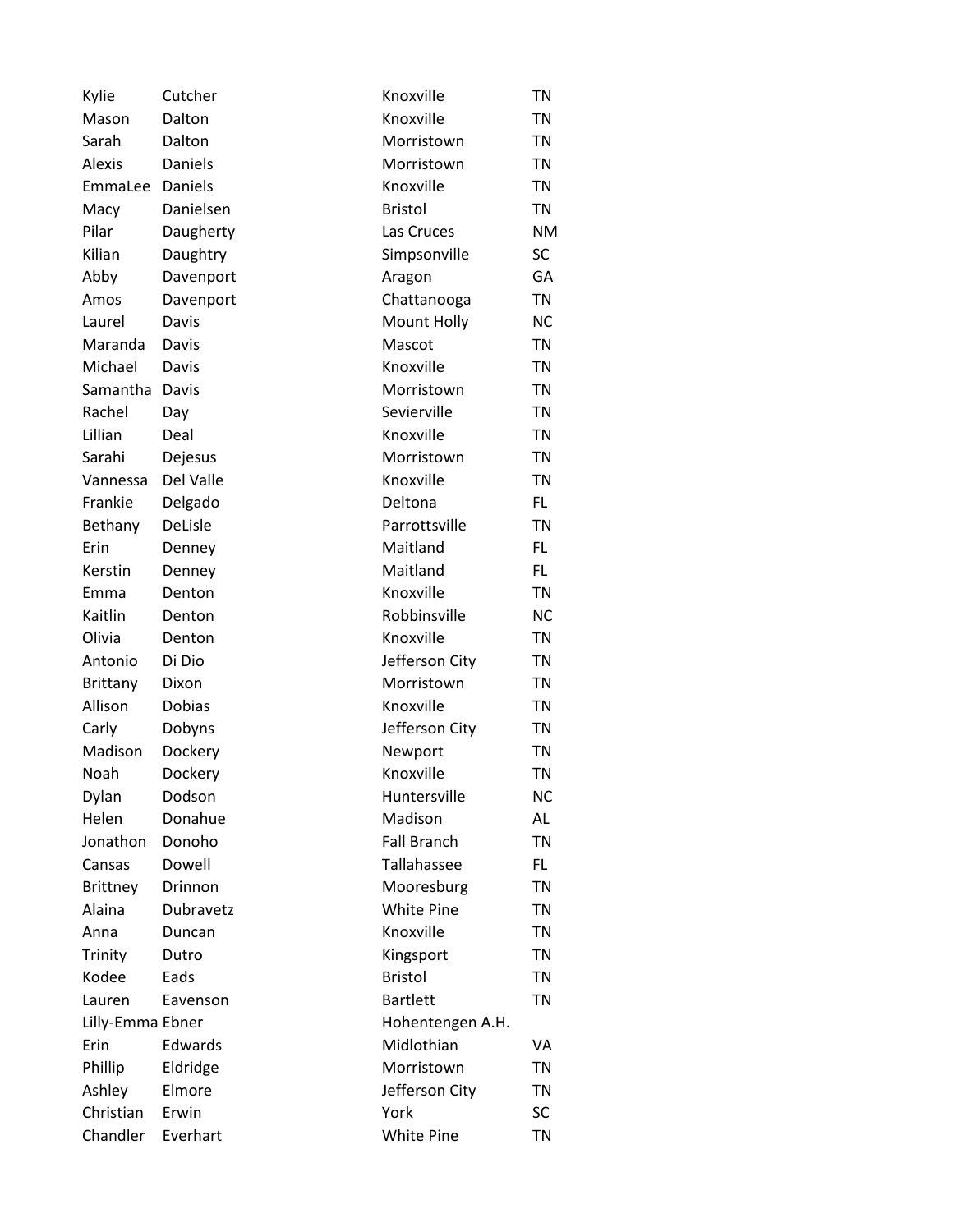| Reuben              | Farmer          | Morristown            | TN        |
|---------------------|-----------------|-----------------------|-----------|
| Zeke                | Farrell         | Mosheim               | TN        |
| Alyssa              | Fawver          | Kodak                 | TN        |
| Kimberly            | Feiden          | Knoxville             | TN        |
| Emily               | Feist           | <b>Dallas</b>         | GA        |
| Nickolette Ferguson |                 | Erwin                 | <b>TN</b> |
| Allina              | Ferrell         | Jefferson Cty         | TN        |
| Kayla               | Fielden         | Talbott               | <b>TN</b> |
| Annsley             | Fields          | Smyrna                | TN        |
| Savannah            | Fields          | Johnson City          | <b>TN</b> |
| Joshua              | Finchum         | Dandridge             | TN        |
| Ryan                | Finnigan        | Sevierville           | TN        |
| Sierra              | <b>Flores</b>   | Knoxville             | <b>TN</b> |
| Elizabeth           | Frahme          | Walland               | TN        |
| Autumn              | Frank           | <b>Straw Plains</b>   | <b>TN</b> |
| Lexi                | Franklin        | Sevierville           | <b>TN</b> |
| Madison             | Frazier         | <b>Blaine</b>         | TN        |
| Courtney            | French          | Kingsport             | TN        |
| Madison             | Fritts          | <b>Oliver Springs</b> | TN        |
| Tiffany             | Fritts          | Oak Ridge             | <b>TN</b> |
| Jenna               | <b>Fuesting</b> | Mt Juliet             | TN        |
| Abigail             | Fugate          | Russellville          | TN        |
| Jaclyn              | Fugate          | <b>Bean Station</b>   | TN        |
| Rebekah             | Fultz           | Maynardville          | TN        |
| Emilee              | Futrell         | Wilson                | <b>NC</b> |
| Tate                | Gardenhire      | Harrison              | TN        |
| Makayla             | Garner          | Fort Mill             | <b>SC</b> |
| Hali                | Garrison        | Robbinsville          | <b>NC</b> |
| Tara                | Garvin          | Talbott               | TN        |
| Mary                | Gaushell        | Germantown            | TN        |
| Ella                | Gay             | Johnson City          | <b>TN</b> |
| Matthew             | George          | Seymour               | TN        |
| Lindsey             | Geurin          | Safety Harbor         | FL        |
| Meredith            | Ginn            | Ocala                 | FL.       |
| Tabitha             | Glosser         | Knoxville             | TN        |
| Allison             | Godfrey         | Corryton              | <b>TN</b> |
| Luke                | Goforth         | Blacksburg            | VA        |
| Caleb               | Goins           | <b>Bristol</b>        | VA        |
| Ryan                | Gordon          | Knoxville             | <b>TN</b> |
| Destiny             | Gosnell         | Greeneville           | TN        |
| Patrick             | Gouge           | Talbott               | <b>TN</b> |
| Kailey              | Grant           | Aiken                 | <b>SC</b> |
| Lily                | Gray            | Lenoir City           | <b>TN</b> |
| Jacob               | Greene          | Morristown            | <b>TN</b> |
| Kaylea              | Greene          | Rogersville           | TN        |
| Kenneth             | Griffin         | <b>Straw Plains</b>   | <b>TN</b> |
| Raegan              | Grindstaff      | Marion                | <b>NC</b> |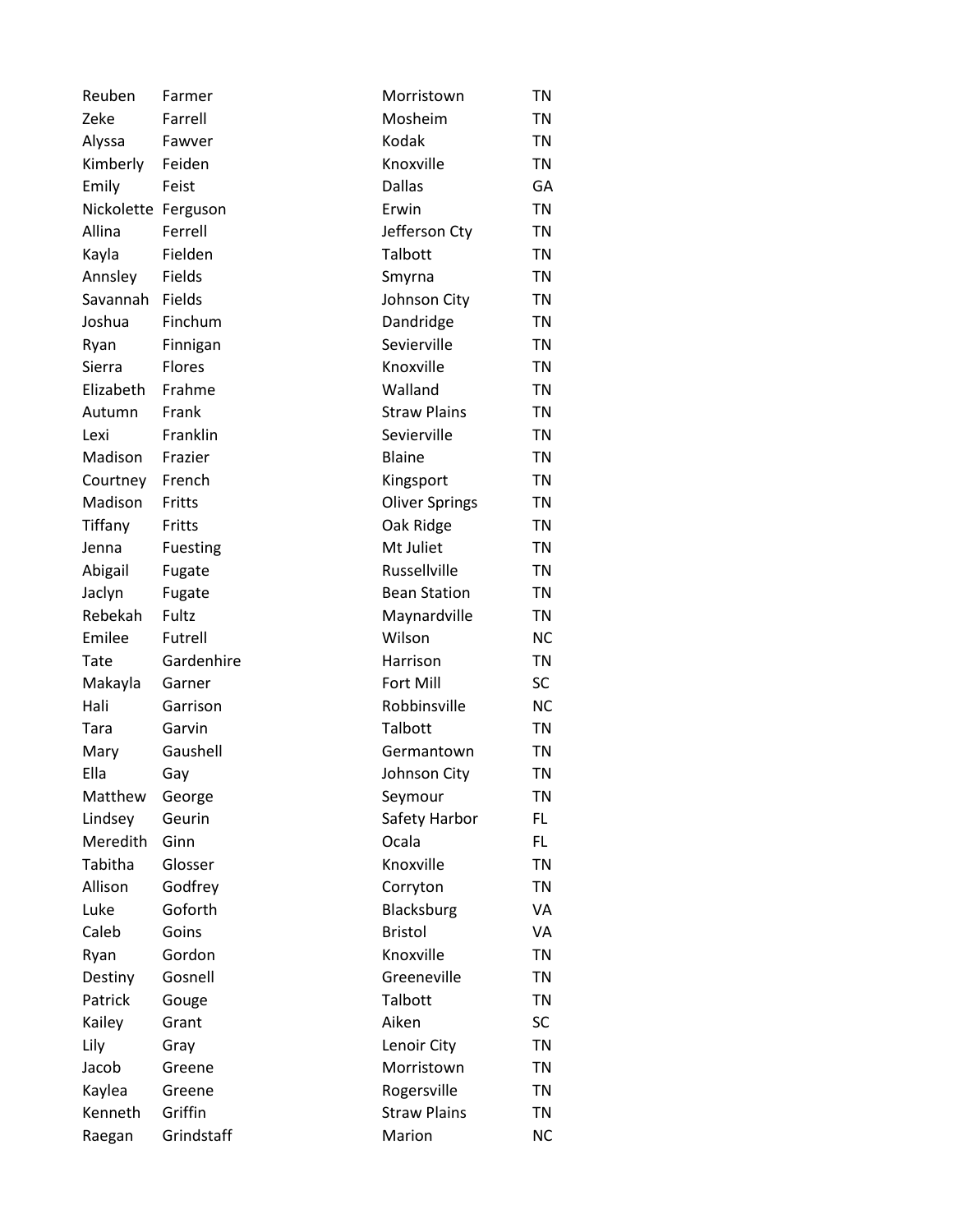| Arleth       | Guerrero       | Morristown               | TN        |
|--------------|----------------|--------------------------|-----------|
| Mehak        | Gulrajani      | Gatlinburg               | TN        |
| Piper        | Halcrow        | Oak Ridge                | TN        |
| Kylie        | Hall           | Newport                  | TN        |
| McKenna      | Hall           | <b>Bristol</b>           | WI        |
| Nathaniel    | Hall           | Sevierville              | <b>TN</b> |
| Trey         | Hall           | Jamestown                | TN        |
| Hannah       | Halliburton    | Kingsport                | <b>TN</b> |
| Helen        | Hammond        | Columbia                 | TN        |
| <b>Bryce</b> | Hanley         | Greenback                | <b>TN</b> |
| Kayla        | Harden         | Chattanooga              | TN        |
| Shayna       | Harden         | Newport                  | TN        |
| Clayton      | Hardenbrook    | Screven                  | GA        |
| Madelyn      | Harding        | Hixson                   | <b>TN</b> |
| Emily        | Harnischfeger  | Macedon                  | <b>NY</b> |
| Michael      | Harrah         | Elizabethton             | TN        |
| Marley       | Harriman       | Knoxville                | TN        |
| Jaye         | Harris         | Athens                   | <b>TN</b> |
| Lexxi        | Harrison       | Greeneville              | TN        |
| Ebony        | Hart           | Morristown               | <b>TN</b> |
| Autumn       | Hayes          | Talbott                  | TN        |
| Macy         | Hayes          | <b>Strawberry Plains</b> | <b>TN</b> |
| Caroline     | Hazelwood      | <b>White Pine</b>        | TN        |
| Hayden       | Hearn          | Morristown               | <b>TN</b> |
| James        | Heath          | Knoxville                | TN        |
| Geoffrey     | Helveston      | Powell                   | TN        |
| Addie        | Henry          | Signal Mountain          | <b>TN</b> |
| Lauren       | Hensley        | <b>Strawbery Plains</b>  | TN        |
| Karolina     | Herastovska    | Seymour                  | <b>TN</b> |
| Rachel       | Hickey         | <b>New Market</b>        | TN        |
| Caden        | Hickman        | Rogersville              | <b>TN</b> |
| Abby         | <b>Hicks</b>   | Knoxville                | <b>TN</b> |
| Hannah       | <b>Hicks</b>   | Sevierville              | TN        |
| <b>Blake</b> | Hill           | <b>New Tazewell</b>      | TN        |
| Jackson      | Hill           | Jonesborough             | <b>TN</b> |
| Abbey        | Hodge          | <b>Blaine</b>            | <b>TN</b> |
| Evan         | Hodge          | Kodak                    | <b>TN</b> |
| Jacob        | Hoffman        | Seymour                  | <b>TN</b> |
| Hannah       | Holland        | Sale Creek               | <b>TN</b> |
| Carmen       | Holt           | Lawrenceburg             | KY        |
| Elliot       | Hooks          | Knoxville                | <b>TN</b> |
| Kayley       | Horack         | Murfreesboro             | <b>TN</b> |
| William      | Howard         | Clinton                  | <b>TN</b> |
| Keaton       | Hubbs          | Knoxville                | TN        |
| Abigail      | Hudson         | Greeneville              | TN        |
| Amanda       | <b>Huggins</b> | Erwin                    | <b>TN</b> |
| Cameron      | Hughes         | Vestavia                 | AL        |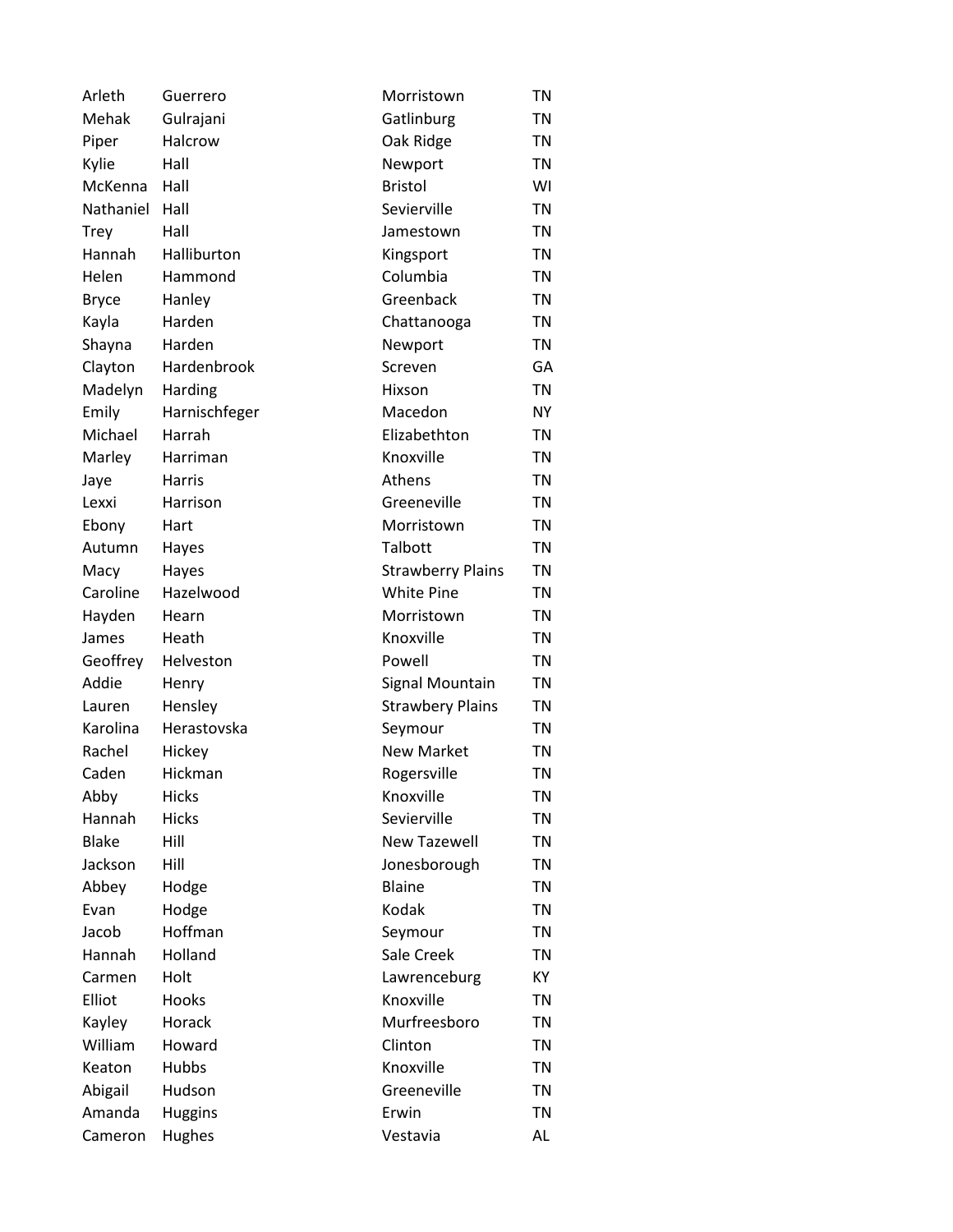| Griffith         | Hughes         | Knoxville           | <b>TN</b> |
|------------------|----------------|---------------------|-----------|
| Carolanne        | Hulsey         | Richland            | <b>MS</b> |
| Sarah            | Humphrey       | Jefferson City      | <b>TN</b> |
| Victoria         | Hunter         | <b>Burleson</b>     | TX        |
| Adam             | Hurd           | Mascot              | <b>TN</b> |
| Hannah           | Hurley         | Jefferson City      | <b>TN</b> |
| <b>Hunter</b>    | Hurley         | Jefferson City      | <b>TN</b> |
| Kollynn          | Hurst          | Mascot              | <b>TN</b> |
| Caitlin          | Hurt           | <b>New Market</b>   | <b>TN</b> |
| Eimy             | Hurtado Quiroz | Greenevlle          | <b>TN</b> |
| Derrick          | Huston         | Jefferson Cty       | <b>TN</b> |
| Connor           | Hyatt          | <b>Bryson City</b>  | <b>NC</b> |
| Nicole           | Hyde           | Maryville           | <b>TN</b> |
| Abigail          | Jackson        | Knoxville           | <b>TN</b> |
| Lindsay          | Janik          | Talbott             | <b>TN</b> |
| Portia           | Janowski       | Knoxville           | <b>TN</b> |
| Meredith         | Jefferies      | Knoxville           | <b>TN</b> |
| Aaron            | Johns          | Sevierville         | <b>TN</b> |
| Zachary          | Johns          | <b>Bean Station</b> | <b>TN</b> |
| Alyssa           | Johnson        | Phoenix             | AZ        |
| Jacob            | Johnson        | Greeneville         | <b>TN</b> |
| Joseph           | Johnson        | Russellville        | <b>TN</b> |
| Mattie           | Johnson        | Morristown          | <b>TN</b> |
| Molly            | Johnson        | Morristown          | <b>TN</b> |
| Madison          | Jolly          | Knoxville           | <b>TN</b> |
| Adam             | Jones          | Huntsville          | AL        |
| Addison          | Jones          | Morristown          | <b>TN</b> |
| Alyssa           | Jones          | Kingsport           | <b>TN</b> |
| Ayana            | Jones          | Knoxville           | <b>TN</b> |
| Carson           | Jones          | Southaven           | <b>MS</b> |
| Hayden           | Jones          | Seymour             | <b>TN</b> |
| Kelsey           | Jones          | Rutledge            | <b>TN</b> |
| Leah             | Jones          | Jefferson City      | <b>TN</b> |
| Gillian          | Jordan         | Murfreesboro        | <b>TN</b> |
| Katlyn           | Jordan         | Knoxville           | <b>TN</b> |
| William          | Jordan         | Vanleer             | <b>TN</b> |
| <b>Nick</b>      | Kastner        | <b>Bluefield</b>    | VA        |
| Rachel           | Kay            | Chattanooga         | <b>TN</b> |
| Shelby           | Keaton         | Luttrell            | <b>TN</b> |
| Grace            | Keel           | Oakfield            | <b>TN</b> |
| Emily            | Kennison       | Morristown          | <b>TN</b> |
| Joy-Elizabe Kidd |                | Marietta            | GА        |
| <b>Ben</b>       | King           | Jefferson City      | <b>TN</b> |
| Jennings         | King           | Kingston            | <b>TN</b> |
| Kristian         | King           | Knoxville           | <b>TN</b> |
| Lindsey          | Kiser          | Mooresburg          | <b>TN</b> |
| Meron            | Klimek         | Knoxville           | <b>TN</b> |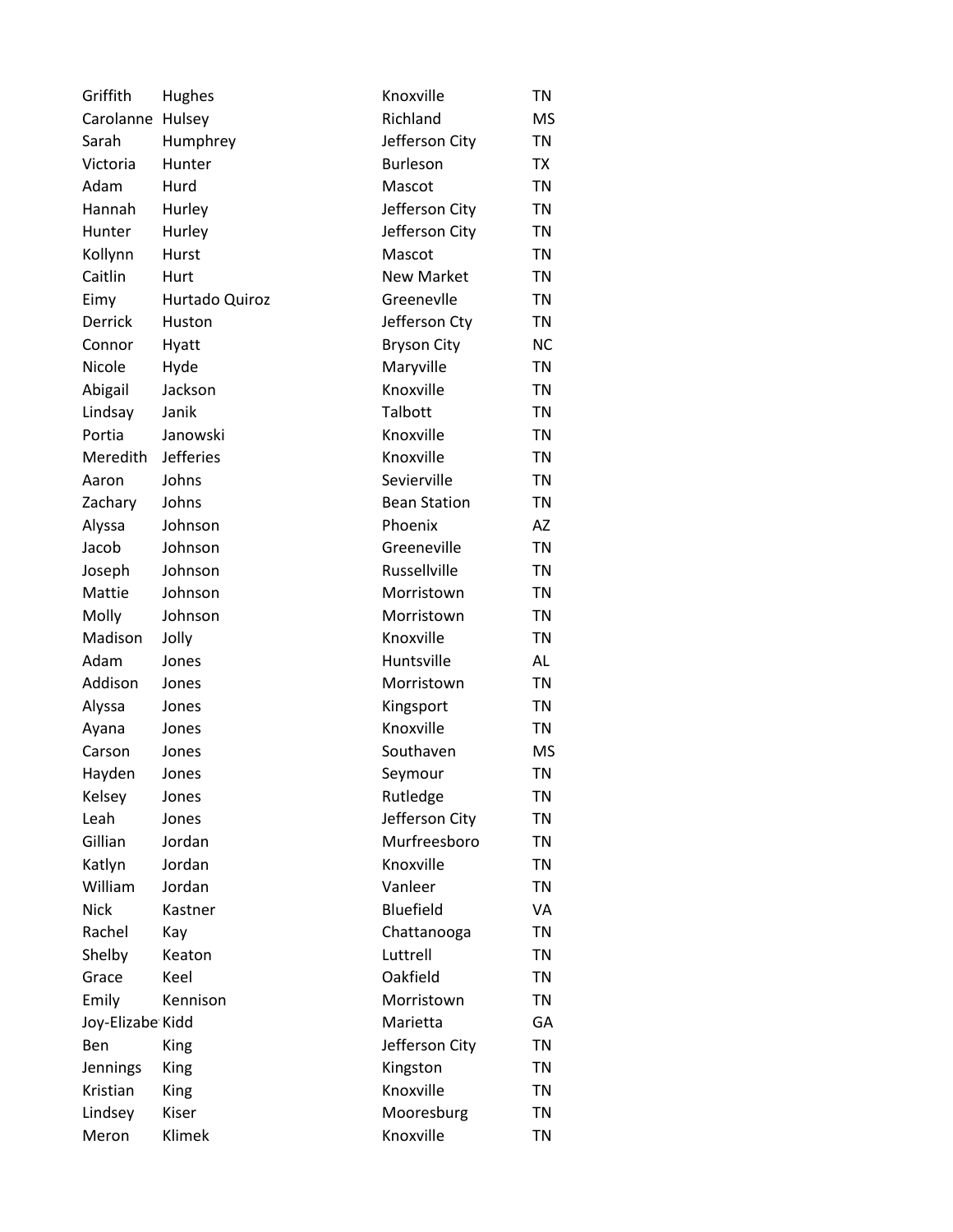| Ben                  | Knight            | Seymour                  | TN        |
|----------------------|-------------------|--------------------------|-----------|
| Sarah                | Knight            | Seymour                  | TN        |
| Rachael              | Kocour            | Kodak                    | TN        |
| Jenna                | Kohagen           | Kodak                    | TN        |
| Katherine            | <b>Koumiss</b>    | Gallatin                 | <b>TN</b> |
| Dorothy              | Kuykendall        | Sevierville              | <b>TN</b> |
| Hailey               | Lamb              | Mohawk                   | TN        |
| Alec                 | Lambert           | Farragut                 | <b>TN</b> |
| Lindsey              | Lane              | Morristown               | TN        |
| McKenzie             | Lane              | Dandridge                | <b>TN</b> |
| Starla               | Lane              | Talbott                  | TN        |
| Margaret             | Lang              | Jefferson City           | <b>TN</b> |
| Katelyn              | Lara              | Louisville               | <b>TN</b> |
| <b>Blake</b>         | Larson            | Sevierville              | TN        |
| Grace                | Laws              | Palmersville             | <b>TN</b> |
| <b>Brandy</b>        | Lawson            | Rogersville              | TN        |
| Seth                 | Lawson            | Newport                  | TN        |
| <b>Briana</b>        | Lay               | Sevierville              | <b>TN</b> |
| Rebecca              | Leckie            | <b>White Pine</b>        | TN        |
| Christophe Ledbetter |                   | North Shelbyville        | <b>TN</b> |
| Joseph               | Lee               | Jefferson City           | TN        |
| German               | Lemus-Guzman      | Maryville                | <b>TN</b> |
| Madison              | Levi              | Murfreesboro             | <b>TN</b> |
| Sarah                | Liechty           | Portland                 | OR        |
| Shawnalea Lincoln    |                   | <b>Belfry</b>            | KY        |
| Gillian              | Line-Luttrell     | Knoxville                | TN        |
| Greta                | Linsley           | Jefferson City           | <b>TN</b> |
| Hannah               | Lipp              | Livermore                | CA        |
| David                | Little            | Corryton                 | <b>TN</b> |
| Hannah               | Little            | <b>Pounding Mill</b>     | VA        |
| James                | Little            | Anderson                 | <b>SC</b> |
| Kirby                | Logan             | <b>Norris</b>            | TN        |
| Penny                | Long              | <b>New Tazewell</b>      | TN        |
| Trent                | Lovelace          | Morristown               | TN        |
| Addison              | Lowe              | Sweetwater               | <b>TN</b> |
| Isabella             | Lowrance          | Paris                    | <b>TN</b> |
| Leigha               | Mabe              | Talbott                  | TN        |
| Courtney             | <b>Maines</b>     | <b>Strawberry Plains</b> | TN        |
| Maese                | Manis             | Knoxville                | TN        |
| Faith                | Marable           | Murfreesboro             | TN        |
| Courtney             | Marion            | Kodak                    | <b>TN</b> |
| Abigail              | Martin            | Soddy Daisy              | <b>TN</b> |
| Ashley               | Martinez Santiago | Morristown               | TN        |
| Kate                 | Martinez Santiago | Morristown               | <b>TN</b> |
| Madison              | Mathis            | Chattanooga              | <b>TN</b> |
| Ella                 | Maupin            | Elizabethton             | <b>TN</b> |
| Madison              | May               | Dandridge                | <b>TN</b> |
|                      |                   |                          |           |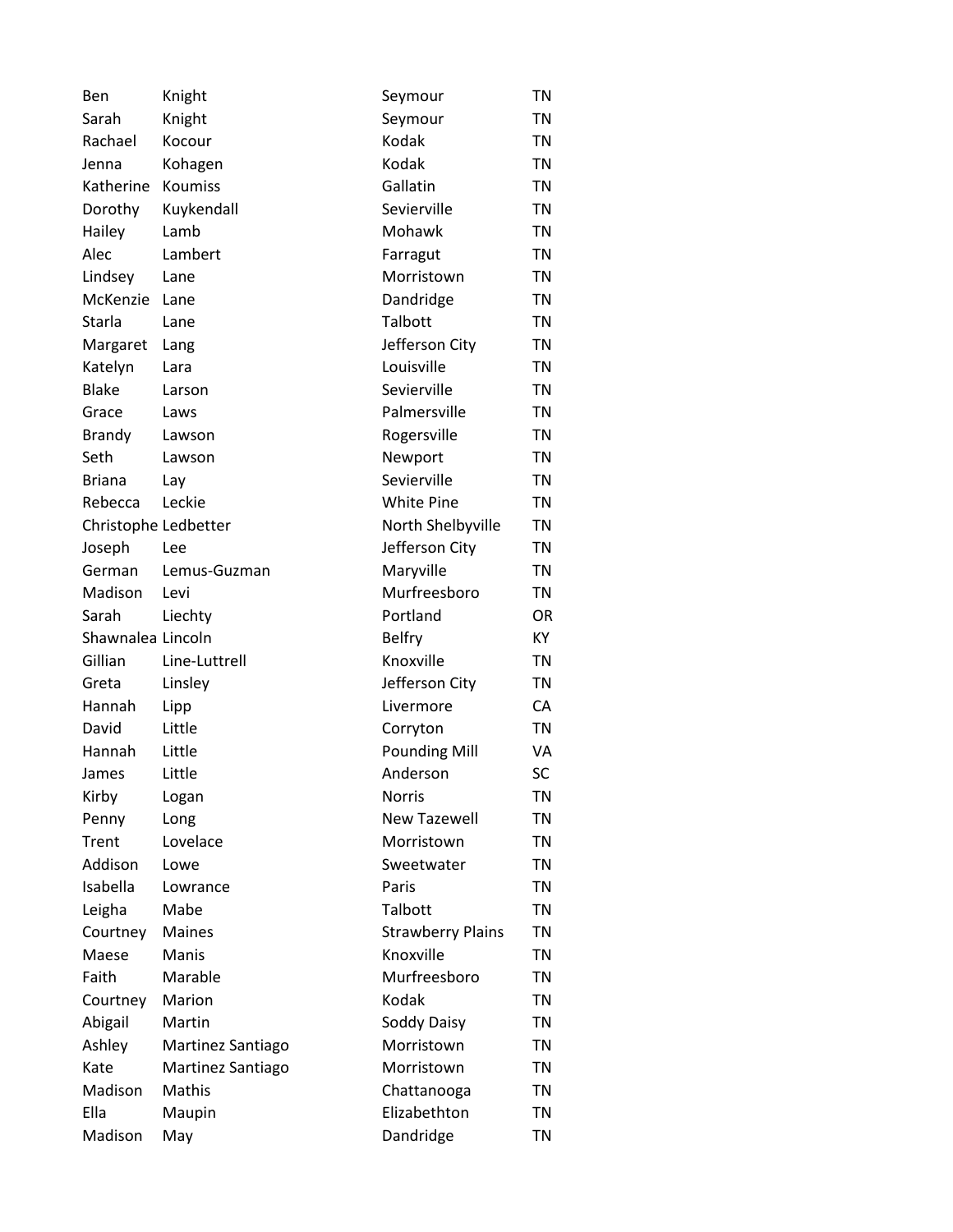| Hannah            | McCann                | <b>New Market</b>  | TN        |
|-------------------|-----------------------|--------------------|-----------|
| Holly             | <b>McCarter</b>       | Sevierville        | TN        |
| Robert            | McDaniel              | Columbus           | GA        |
| Benaiah           | McDowell              | Simpsonville       | SC        |
| Camden            | McElhaney             | Sevierville        | <b>TN</b> |
| Ethan             | McFarlane             | Dandridge          | TN        |
| Chloe             | McGhee                | Seymour            | TN        |
| Kenzie            | McGhee                | <b>New Market</b>  | TN        |
| Samuel            | McGinley              | Georgetown         | SC        |
| Anslee            | McGlocklin            | Chattanooga        | <b>TN</b> |
| Hannah            | McGrath               | Kodak              | TN        |
| Hannah            | McIntosh              | Dandridge          | TN        |
| Allen             | McNeese               | Newport            | TN        |
| Kaylee            | McSpadden             | Chickamauga        | GA        |
| Katherine         | Meade                 | Knoxville          | <b>TN</b> |
| Madalyn           | Mee                   | Knoxville          | TN        |
| <b>Brandon</b>    | Meier                 | Simpsonville       | <b>SC</b> |
| Alanis            | Mendez                | Gurnee             | IL.       |
| Matthew           | Meschendorf           | Powell             | <b>TN</b> |
| Tyler             | Michael               | Apopka             | FL.       |
| Conner            | Miller                | Robbins            | TN        |
| Jerry             | Miller                | Corryton           | TN        |
| Lauren            | Millsaps              | Sweetwater         | TN        |
| Graycie           | Miracle               | <b>New Market</b>  | TN        |
| James             | Mitchell              | Knoxville          | TN        |
| Leah              | Mitchell              | Corryton           | TN        |
| Justin            | Mize                  | Knoxville          | TN        |
| Rebekah           | Moffett               | Greenback          | TN        |
| Stephanie         | Molina                | Rutledge           | <b>TN</b> |
| Angelica          | Moline                | Ooltewah           | TN        |
| Kennady           | Moore                 | Fairview           | <b>TN</b> |
| Thaylan           | Moreira Sanches Silva | São Paulo          |           |
| Ana               | Moreno                | Sevierville        | TN        |
| Abigail           | Morgan                | Knoxville          | TN        |
| Carrington Morgan |                       | Knoxville          | TN        |
| Hunter            | Morgan                | Bledsoe            | KY        |
| Ashley            | Morrison              | Chattanooga        | TN        |
| Emily             | Morton                | Maryville          | TN        |
| Magali            | Moscoso               | Kodak              | TN        |
| Caroline          | Moses                 | <b>Scott Depot</b> | WV        |
| Leigha            | Mozingo               | Rocky Top          | <b>TN</b> |
| Dalton            | <b>Mullins</b>        | Wise               | VA        |
| Levi              | <b>Myers</b>          | Greeneville        | TN        |
| Lindsay           | Nelson                | Morristown         | TN        |
| Susan             | Nelson                | Crossville         | TN        |
| Rebekah           | Nester                | Morristown         | TN        |
| Emily             | Newcomb               | Corryton           | TN        |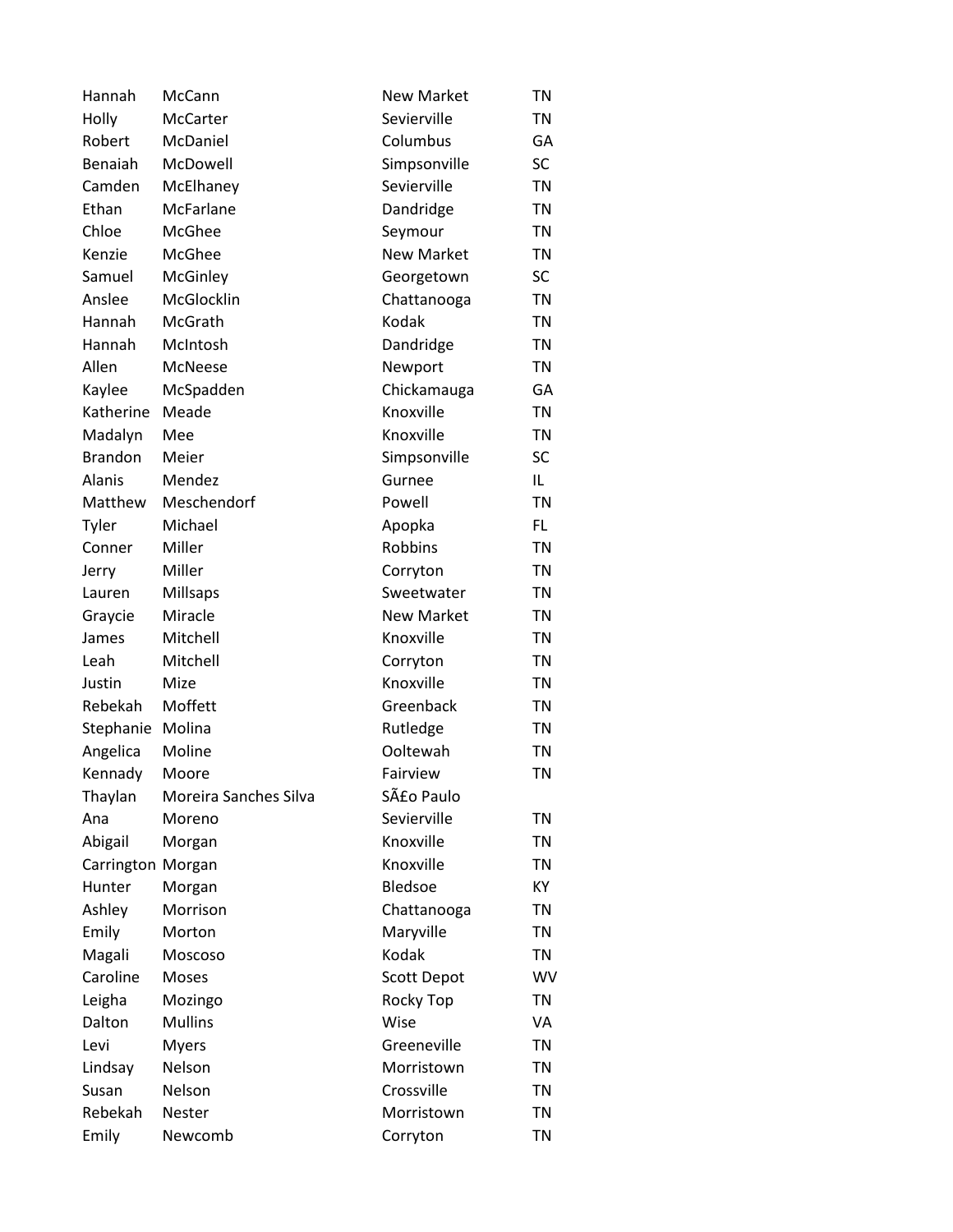| Alexis         | Nibbe            | <b>Strawberry Plains</b> | TN        |
|----------------|------------------|--------------------------|-----------|
| Sydney         | Nichols          | Chattanooga              | <b>TN</b> |
| Allison        | <b>Nickels</b>   | Rutledge                 | <b>TN</b> |
| Andrey         | Nikitin          | Loudon                   | <b>TN</b> |
| Allison        | Noe              | Powder Spgs              | <b>TN</b> |
| Nathaniel      | <b>Norris</b>    | Talbott                  | <b>TN</b> |
| Sean           | <b>Norris</b>    | Talbott                  | <b>TN</b> |
| Justin         | Norwood          | Knoxville                | <b>TN</b> |
| Zackary        | Norwood          | Sevierville              | <b>TN</b> |
| Aaron          | Oakley           | Concord                  | <b>NC</b> |
| Emily          | Ogle             | Knoxville                | <b>TN</b> |
| Megan          | Oldenburger      | <b>Cedar Rapids</b>      | IA        |
| Joshua         | Oliver           | Konxville                | <b>TN</b> |
| Abigail        | Orillion         | Knoxville                | <b>TN</b> |
| Valerie        | Ortega           | Morristown               | <b>TN</b> |
| Alexis         | Osborne          | Jefferson City           | <b>TN</b> |
| Laura          | Osborne          | <b>New Market</b>        | <b>TN</b> |
| Summer         | Osborne          | Clearwater               | FL.       |
| Iris           | Otley            | Cumming                  | GA        |
| Mia            | Ousley           | Knoxville                | <b>TN</b> |
| Abigail        | Owens            | Ocala                    | FL        |
| <b>Nicklas</b> | Owens            | <b>New Market</b>        | AL        |
| Sissy          | Pacheco          | Clarksville              | <b>TN</b> |
| Alora          | Paddock          | Kodak                    | <b>TN</b> |
| Valerie        | Panarelli        | Dandridge                | <b>TN</b> |
| James          | Panther          | Cherokee                 | <b>NC</b> |
| Ansley         | Parker           | <b>Strawberry Plains</b> | <b>TN</b> |
| Jake           | Parsons          | Farragut                 | <b>TN</b> |
| Khushbu        | Patel            | Chattanooga              | <b>TN</b> |
| John           | Pearson          | Seymour                  | <b>TN</b> |
| Rachel         | Peden            | Inman                    | <b>SC</b> |
| Rebecca        | Peden            | Inman                    | SC        |
| Jeremy         | Pelham           | <b>New Market</b>        | <b>TN</b> |
| Heidi          | Perez            | Jefferson City           | <b>TN</b> |
| Jordan         | Perry            | Oneida                   | <b>TN</b> |
| Rachel         | Peters           | Maryville                | <b>TN</b> |
| Emery          | Peterson         | Etowah                   | <b>TN</b> |
| Sarah          | Pettitt          | Jefferson City           | <b>TN</b> |
| Victoria       | Poling           | Talbott                  | <b>TN</b> |
| Zachary        | Pope             | Statesville              | <b>NC</b> |
| Lauren         | Potter           | Kingsport                | <b>TN</b> |
| Kristian       | Pratt            | Washburn                 | <b>TN</b> |
| Hannah         | Price            | Knoxville                | <b>TN</b> |
| Taylor         | Pritchett        | Knoxville                | <b>TN</b> |
| Elena          | Propst           | Maiden                   | <b>NC</b> |
| Keeley         | Quillen          | Gate City                | VA        |
| Jaqueline      | Quintero Jimenez | Morristown               | <b>TN</b> |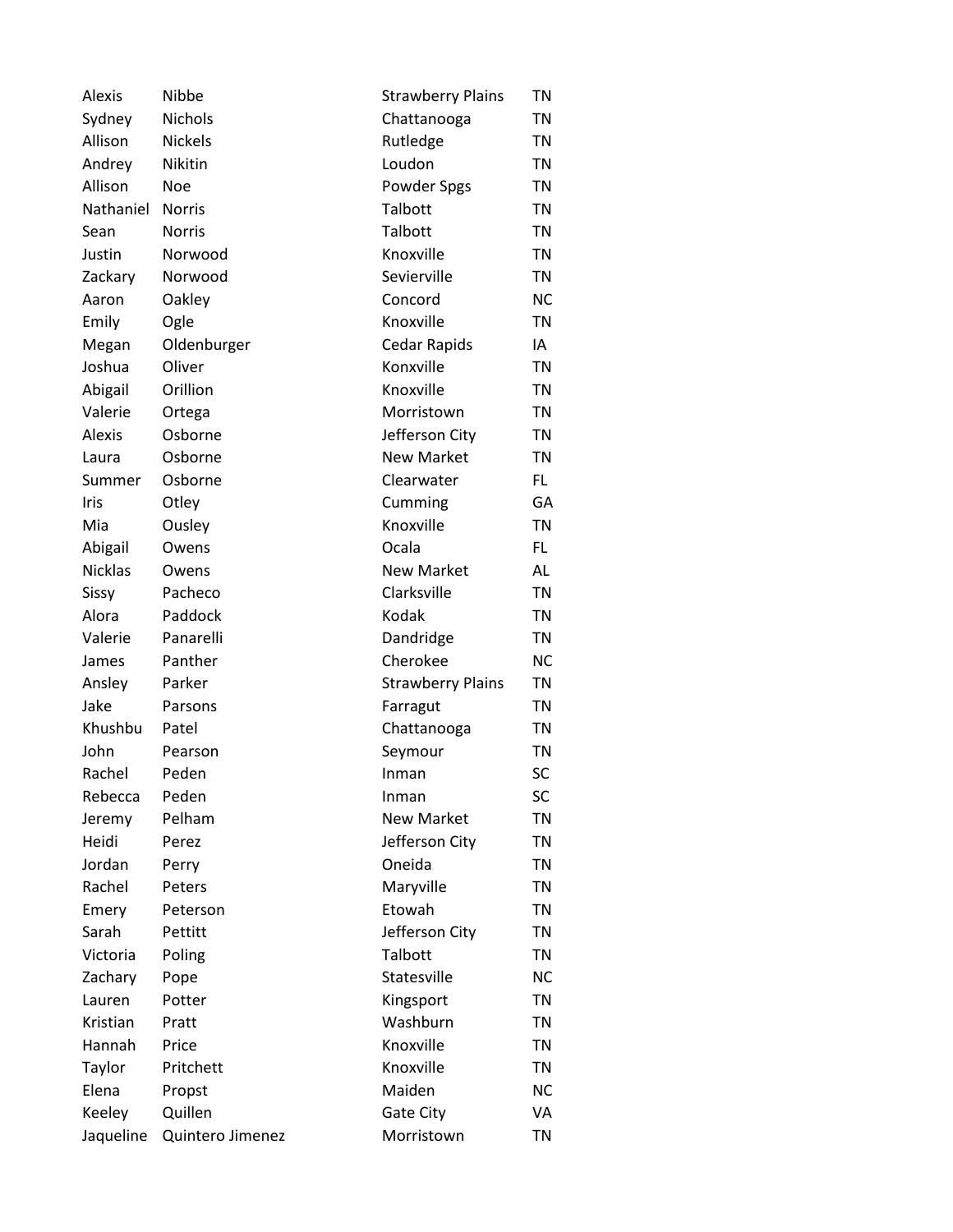| Madison       | Rademacher     | <b>Broomfield</b>        | CO        |
|---------------|----------------|--------------------------|-----------|
| Helen         | Rader          | <b>Glade Spring</b>      | VA        |
| Lina          | Ramos          | Knoxville                | <b>TN</b> |
| Harley        | Ramsey         | <b>White Pine</b>        | <b>TN</b> |
| Chrisman      | Rand           | Mt Pleasant              | SC        |
| William       | Randall        | Calhoun                  | GA        |
| Elizabeth     | Randolph       | <b>Straw Plains</b>      | <b>TN</b> |
| Tyler         | Raper          | Sevierville              | <b>TN</b> |
| Grace         | Rathe          | Knoxville                | <b>TN</b> |
| Hope          | Rathe          | Knoxville                | <b>TN</b> |
| Alexis        | Ray            | Woodruff                 | SC        |
| Katelynn      | Rector         | Greeneville              | <b>TN</b> |
| Rachel        | Reece          | Newport                  | <b>TN</b> |
| Corena        | Reed           | Jefferson City           | <b>TN</b> |
| Xavier        | Reed           | Jefferson City           | <b>TN</b> |
| Caleb         | Reeves         | Blountville              | <b>TN</b> |
| Tyler         | Reeves         | Knoxville                | <b>TN</b> |
| Jenna         | Rehm           | Old Hickory              | <b>TN</b> |
| Alexander     | Reid           | Franklin                 | <b>TN</b> |
| Jordan        | Reilly         | Jefferson City           | <b>TN</b> |
| Abigail       | Reis           | Norwalk                  | IA        |
| Ana Carla     | Resende        | Jefferson City           | <b>TN</b> |
| Courtney      | Rhea           | Kingsport                | <b>TN</b> |
| Hannah        | Rhodes         | Greeneville              | <b>TN</b> |
| Mikayla       | Rice           | <b>Black Mountain</b>    | <b>NC</b> |
| Autumn        | Ritsko         | Madisonville             | TN        |
| Tyler         | Roberts        | <b>Bonney Lake</b>       | <b>WA</b> |
| Nathan        | Robertson      | Sevierville              | <b>TN</b> |
| Rachel        | Robinette      | Decatur                  | <b>TN</b> |
| <b>Blaine</b> | Robinson       | Morristown               | <b>TN</b> |
| lan           | Robinson       | <b>Bean Station</b>      | <b>TN</b> |
| Michaela      | Robinson       | Knoxville                | ΤN        |
| Shelby        | Rodgers        | Knoxville                | <b>TN</b> |
| Kaina         | Roehrkasse     | Jefferson Cty            | <b>TN</b> |
| Emily         | Rogers         | Springfield              | <b>TN</b> |
| Ethan         | Romines        | <b>Strawberry Plains</b> | <b>TN</b> |
| Alyssa        | Rose           | Rutledge                 | <b>TN</b> |
| Ashley        | Rosenbalm      | Sevierville              | <b>TN</b> |
| Grecia        | Ruiz           | Sevierville              | <b>TN</b> |
| Kelli         | <b>Rusk</b>    | Crossville               | AL        |
| Anthony       | Saldana        | Dalton                   | GA        |
| Daphne        | Salvador Reyes | Morristown               | TN        |
| Mayra         | Sanchez        | Morristown               | TN        |
| Hannah        | Sanders        | Fayetteville             | GA        |
| Laurel        | Sankowski      | <b>Indian Trail</b>      | <b>NC</b> |
| Victoria      | Sawyer         | Newport                  | <b>TN</b> |
| Samantha      | Scarce         | Morristown               | <b>TN</b> |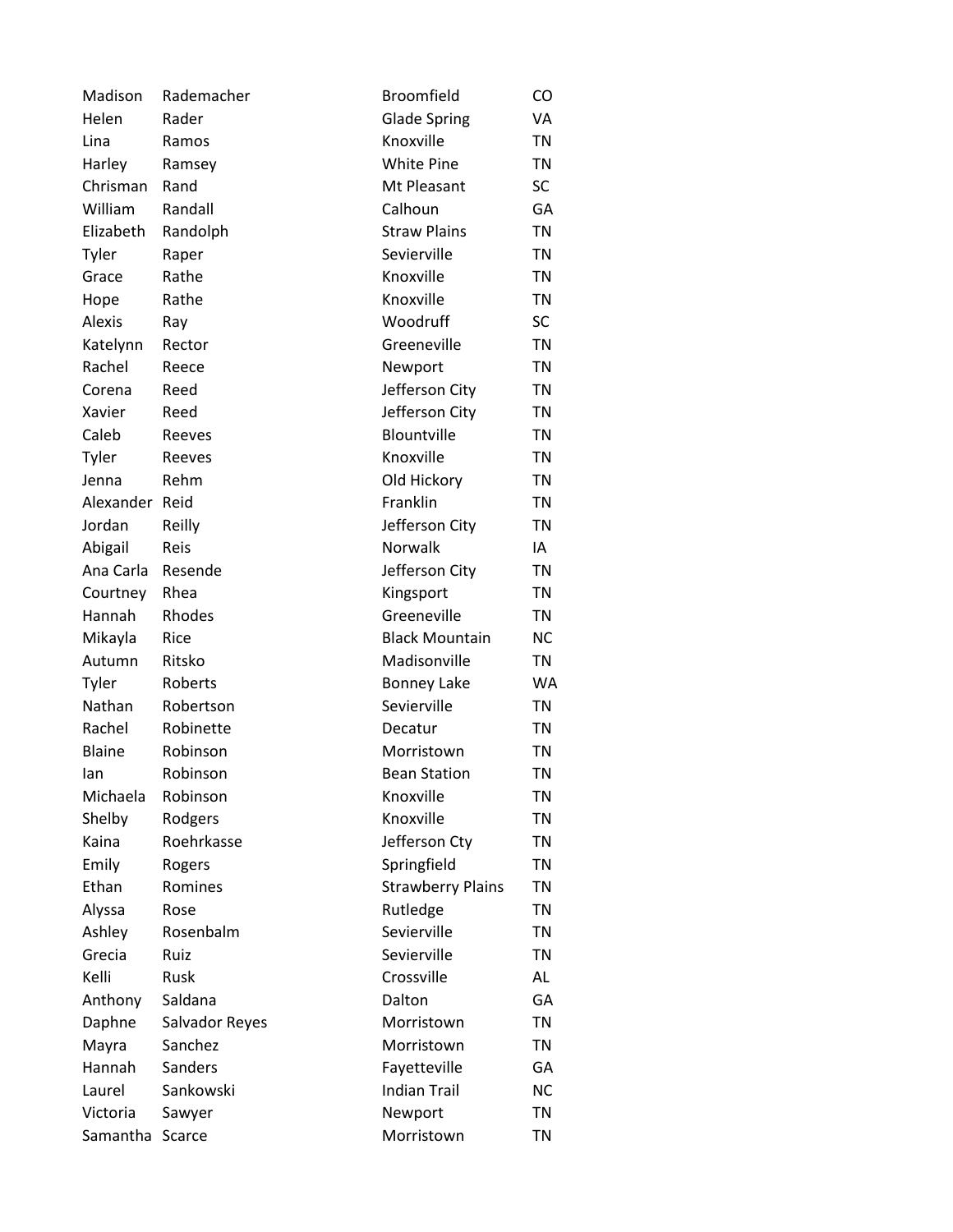| Lauren          | Scearce          | Dandridge             | TN        |
|-----------------|------------------|-----------------------|-----------|
| Alexandra       | Schleif          | Walland               | TN        |
| Jessica         | Schneider        | Mooresville           | <b>NC</b> |
| Sidney          | Schultz          | Dunlap                | TN        |
| Emma            | Seals            | Morristown            | <b>TN</b> |
| Valerie         | Seay             | Portland              | <b>TN</b> |
| Melody          | Sera             | Apopka                | FL.       |
| Hunter          | Sexton           | <b>Blaine</b>         | <b>TN</b> |
| Zachary         | Sexton           | Helenwood             | TN        |
| Zachary         | Shaffer          | Seymour               | <b>TN</b> |
| Caleb           | Shaver           | Dayton                | TN        |
| Rachel          | Shaver           | Talbott               | TN        |
| Olivia          | Shelton          | Knoxville             | <b>TN</b> |
| Aliyah          | Sheppard         | <b>North Tazewell</b> | VA        |
| Kendall         | Shinlever        | Jefferson City        | <b>TN</b> |
| Danielle        | Shockley         | Morristown            | <b>TN</b> |
| Christian       | Shouse           | Jacksboro             | TN        |
| Caleb           | Shuey            | Kingston              | <b>TN</b> |
| Madeline        | Shults           | Parrottsville         | TN        |
| Clayton         | Simpson          | Erwin                 | <b>TN</b> |
| Luke            | Simpson          | Knoxville             | TN        |
| Jenna           | Sims             | Morristown            | <b>TN</b> |
| Colt            | Sinor            | Chattanooga           | <b>TN</b> |
| Morgan          | Siwiec           | <b>Toms River</b>     | NJ        |
| Jacob           | Slight           | Clarksville           | <b>TN</b> |
| Allen           | Smith            | Jefferson City        | TN        |
| Autumn          | Smith            | <b>White Pine</b>     | <b>TN</b> |
| Farrah          | Smith            | Dandridge             | <b>TN</b> |
| Maggie          | Smith            | Maryville             | <b>TN</b> |
| Nathan          | Smith            | Morristown            | TN        |
| Stephen         | Smith            | <b>New Tazewell</b>   | <b>TN</b> |
| Zoe             | Smith            | Jefferson City        | ΤN        |
| Kenleigh        | Snapp            | <b>Weber City</b>     | VA        |
| Jackson         | Snell            | Morristown            | <b>TN</b> |
| Jessica         | Soto             | Morristown            | <b>TN</b> |
| Peter           | Souleyrette      | Oak Ridge             | <b>TN</b> |
| Chloe           | Sparkes          | Maryville             | <b>TN</b> |
| Jesse           | <b>Stallings</b> | Knoxville             | <b>TN</b> |
| Jordan          | Stanifer         | <b>Blaine</b>         | <b>TN</b> |
| Morgan          | Stanton          | <b>Coral Springs</b>  | FL.       |
| <b>Brittany</b> | Starr            | Russellville          | <b>TN</b> |
| Samantha        | Steed            | <b>Bostic</b>         | <b>NC</b> |
| Matthew         | Stephan          | Morristown            | <b>TN</b> |
| Nicholas        | Stephan          | Morristown            | <b>TN</b> |
| Hannah          | Stephens         | Williamsburg          | KY        |
| Kalley          | <b>Stevens</b>   | <b>Oliver Springs</b> | <b>TN</b> |
| Julianne        | Stewart          | <b>Piney Flats</b>    | <b>TN</b> |
|                 |                  |                       |           |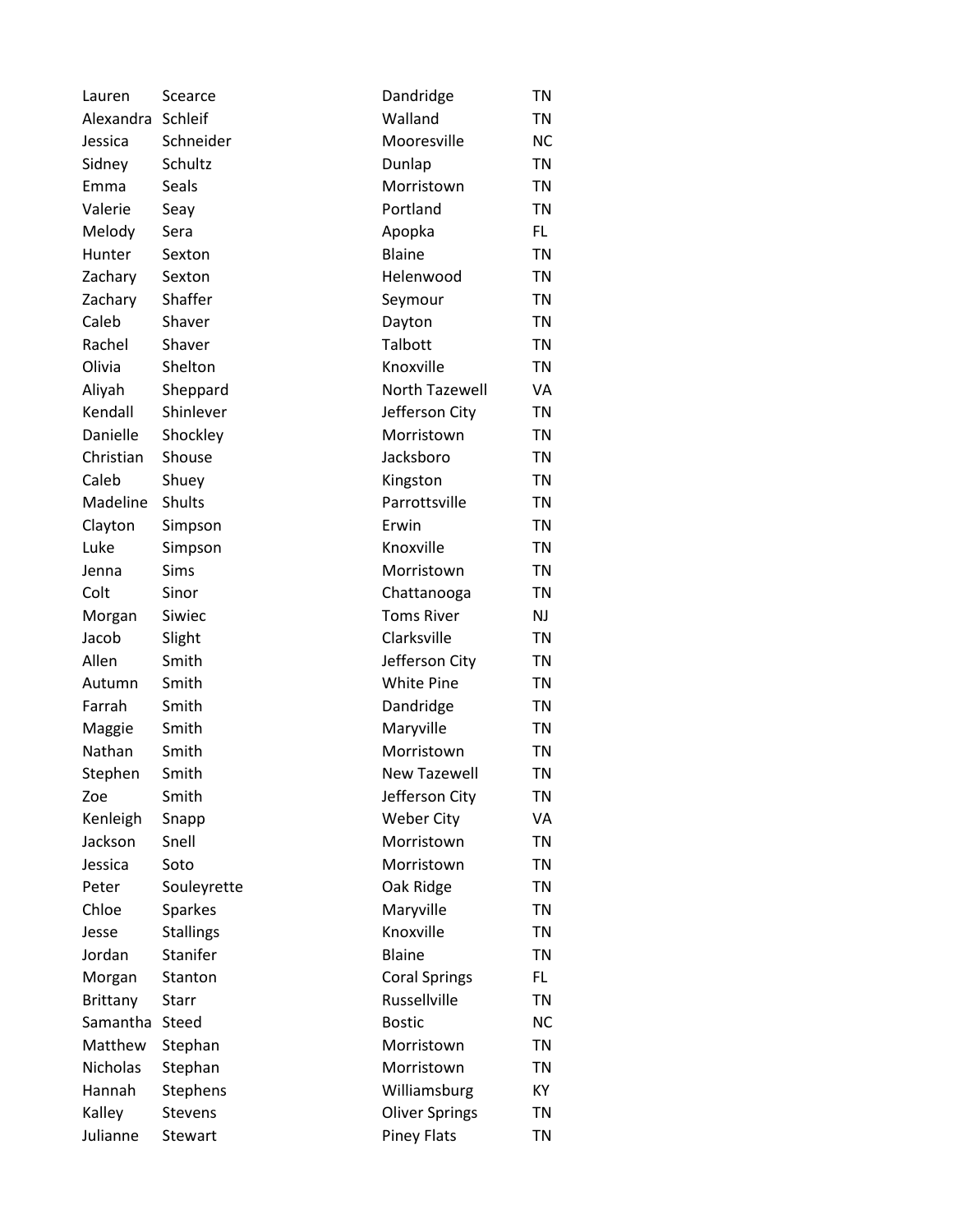| Mikayla          | Still         | Morristown               | TN        |
|------------------|---------------|--------------------------|-----------|
| Kayden           | Stiltner      | <b>Bluff City</b>        | TN        |
| Shannon          | Stooksbury    | Knoxville                | TN        |
| Courtney         | Stout         | <b>Mountain City</b>     | TN        |
| Matthew          | Stout         | Decatur                  | TN        |
| Rachel           | Strayer       | Murfreesboro             | <b>TN</b> |
| Makayla          | Stuart        | Jefferson City           | TN        |
| Courtney         | Sullenger     | Winchester               | TN        |
| Haley            | Swecker       | Talbott                  | TN        |
| Isabella         | Swiatek       | Johnson City             | TN        |
| Lauren           | Tabor         | Crossville               | TN        |
| Lindsey          | Taylor        | Maryville                | TN        |
| Morgan           | Templin       | Morristown               | TN        |
| Grace            | Terlecki      | Dickson                  | TN        |
| Colby            | Thomas        | La Follette              | TN        |
| Riley            | <b>Thomas</b> | Knoxville                | TN        |
| Geneva           | Thompson      | Knoxville                | TN        |
| <b>Brooke</b>    | Tipton        | Rockwood                 | TN        |
| Abbigail         | Tomkosky      | Dandridge                | TN        |
| Mia              | Toribio       | Tomball                  | <b>TX</b> |
| Katelyn          | Toussaint     | Knoxville                | TN        |
| Aliyah           | Trammell      | Mascot                   | TN        |
| William          | Travis        | Soddy Daisy              | TN        |
| Anna             | Tudor         | Murfreesboro             | <b>TN</b> |
| Graham           | Tulloch       | Brentwood                | TN        |
| Elizabeth        | Turner        | Hixson                   | TN        |
| Jackson          | Tyler         | Wilmington               | <b>NC</b> |
| Chiamaka         | Ugokwe        | Marietta                 | GA        |
| Emily            | Uhls          | <b>Castalian Springs</b> | <b>TN</b> |
| Karli            | Underwood     | Wise                     | VA        |
| John             | Vance         | Powell                   | <b>TN</b> |
| Mary             | Vandergriff   | Soddy Daisy              | <b>TN</b> |
| Christina        | Varnes        | Powell                   | <b>TN</b> |
| <b>Brooke</b>    | Wakefield     | Knoxville                | <b>TN</b> |
| Emma             | Washam        | Knoxville                | <b>TN</b> |
| Korey            | Waters        | <b>Bradenton</b>         | FL.       |
| Holli            | Watkins       | Rogersville              | <b>TN</b> |
| Isabel           | Watkins       | Manchester               | <b>TN</b> |
| Kylie            | Watson        | Casper                   | <b>WY</b> |
| Skylor           | Weaver        | Katy                     | <b>TX</b> |
| Tyra             | Webber        | Talbott                  | <b>TN</b> |
| Zachary          | Webster       | Waynesville              | <b>NC</b> |
| Carson           | Wells         | Friendsville             | <b>TN</b> |
| Sarah Beth Wells |               | Jonesborough             | <b>TN</b> |
| Trystan          | Wepking       | Nolensville              | <b>TN</b> |
| David            | West          | Sevierville              | <b>TN</b> |
| Jesse            | West          | Palmetto                 | FL        |